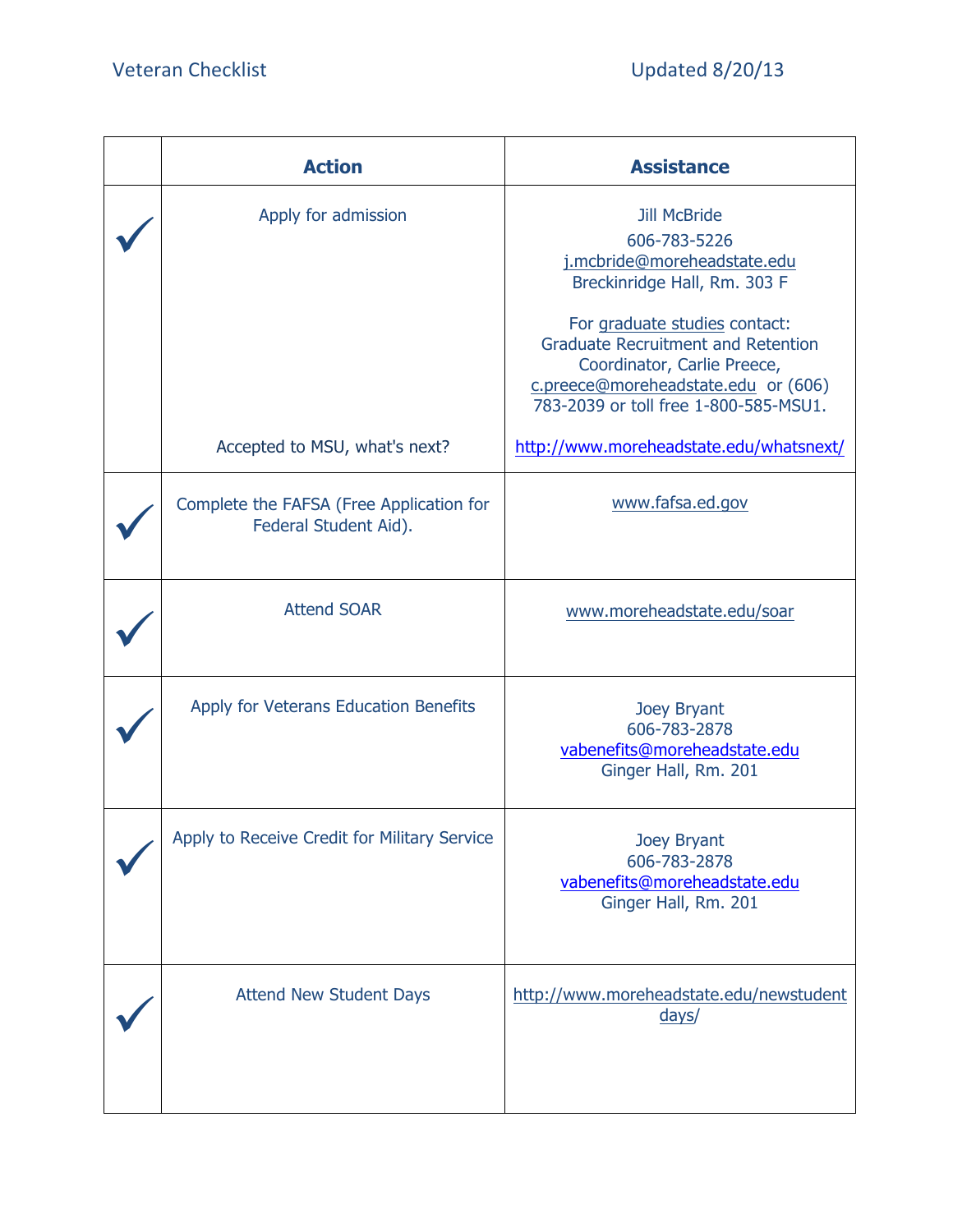### **Veteran Student Enrollment Checklist**



- $\bigcirc$  Complete an Undergraduate or Graduate Admission online at www.moreheadstate.edu/apply. The application fee is waived for military & veterans, who providing a copy of DD-214, Certificate of Eligibility or Duty Orders to Office of Enrollment Services, Morehead State University, 100 Admissions Center, Morehead, KY 40351.
- $\circ$  Submit your official high school transcript or GED certificate/scores to Office of Enrollment Services, Morehead State University, 100 Admissions Center, Morehead, KY 40351.
- O Submit your official ACT/SAT scores to Office of Enrollment Services, Morehead State University, 100 Admissions Center, Morehead, KY 40351 Note: If you haven't taken the ACT, register for the ACT Residual (valid only at MSU) at the MSU Testing Center. For details, visit **www.moreheadstate.edu/testing** or call 606-783-2526.

Note: If you have completed 24 or more college credits from an accredited institution, (excludes military transcript credit), you do not need to submit high school transcripts or ACT scores). Request a list of necessary supplies from the school

- $\circ$  If you have previous coursework from other universities, submit your official transcripts to the Office of Enrollment Services, Morehead State University, 100 Admissions Center, Morehead, KY 40351
- $\overline{O}$  What to expect next: Once all application materials have been received by Enrollment Services (application, transcripts & test scores), an admission decision can be made and students will be notified in 1-2 weeks. Notification time may be longer during peak application times.

For more information, contact: **Jill McBride** Student Veteran Advocate 606-783-5226 j.mcbride@moreheadstate.edu Breckinridge Hall, Rm. 303 F

## **SCHOLARSHIP AND FINANCIAL AID APPLICATION (optional, but recommended)**

 $\circ$  For Undergraduate applicants, your Admission & Scholarship Application is all you need to complete to be considered for any scholarships other than the:

The Honors Scholarship, (for incoming freshmen only) has a separate application that can be found at http://www.moreheadstate.edu/honors/ . Complete and submit application packet to Brenda Porter, Morehead State University, George M. Luckey, Jr. Honors Program, UPO 665, Morehead, KY 40351. **Application Deadline: December 2, 2012 for Fall 2013.**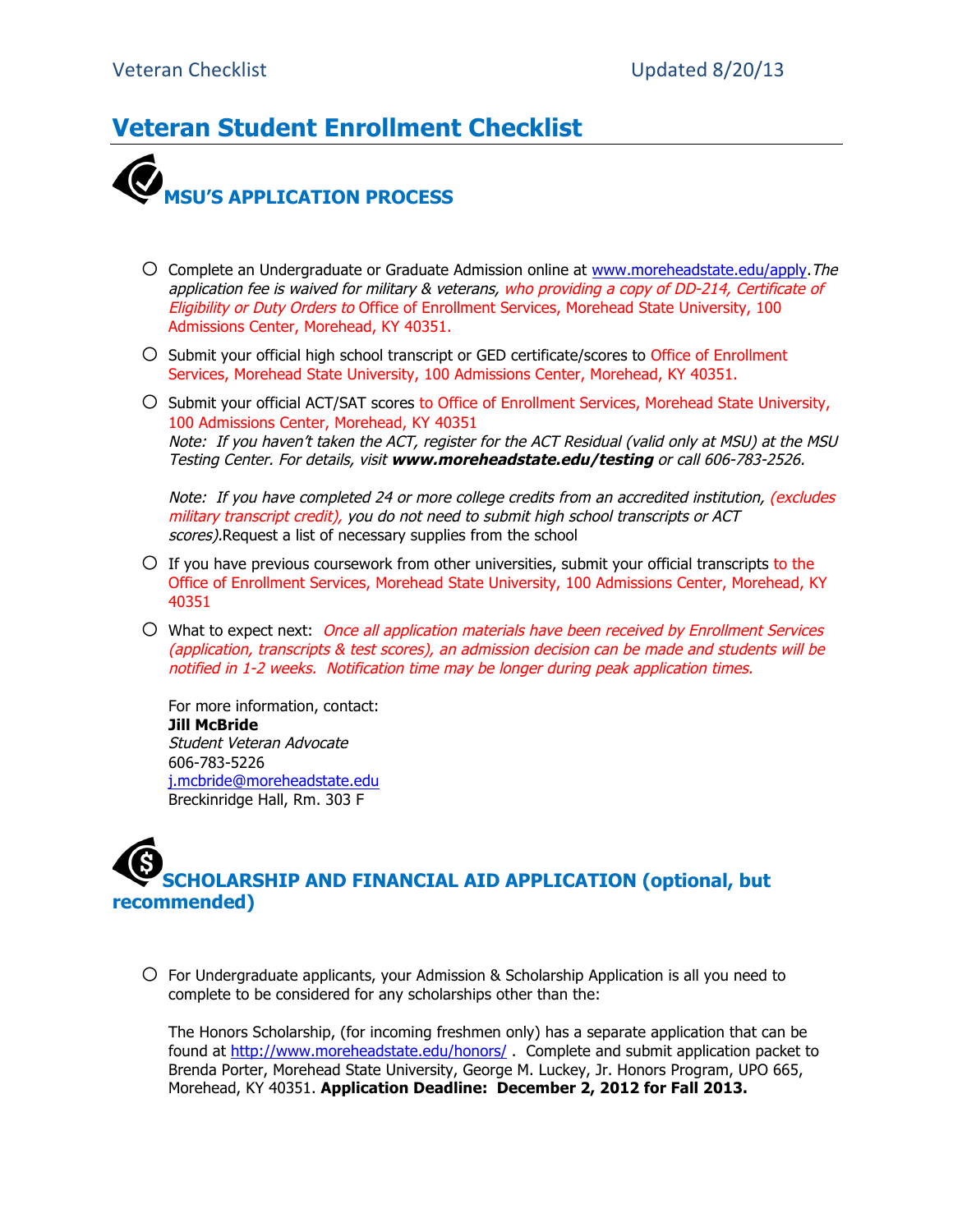Note: For priority scholarship consideration, submit your application and supporting materials before **March 15**.

- o Complete the FAFSA (Free Application for Federal Student Aid) at http://www.fafsa.ed.gov to see if you quality for additional financial aid. Note: Send your results to MSU (FAFSA Code: 001976). Note: Priority deadline filing is 15 March
- $\circ$  For additional scholarships, visit www.moreheadstate.edu/scholarships/. These scholarships are funded by private donations to the MSU Foundation and allow students to gain more financial assistance. The scholarships range from Academic Excellence to Veteran Scholarships.



### **ORIENTATION AND REGISTRATION (In–Processing)**

 $\circ$  If you are applying for a Fall semester, then register for a Student Orientation, Advising & Registration (SOAR) session at www.moreheadstate.edu/soar

Note: During your SOAR session, you will meet with an academic advisor, register for classes, take your student ID photo, and learn about financial aid, veteran benefits, student housing, meal plans and more. If you haven't already visited campus, this would be a great time to schedule a campus tour.

- o **If you are applying for a Spring or Summer term,** contact Jill McBride, Student Veteran Advocate, at 606-783-5226 and she will put you in contact with an academic advisor in your field of study who can assist you with class registration.
- o **On-Campus Housing (Dorms) Registration:** For more information, visit www.moreheadstate.edu/housing

Thompson Hall University Blvd. Box 2525 Morehead, KY 40351 (606) 783-2060

o **Meal Plan Registration:** For more information, visit www.campusdish.com/enus/csma/moreheadstate

#### **EagleCard Office**

150 University Blvd. Box 4 Morehead KY, 40351 606-783-2701 606-783-5019

o **Student ID Card:** For more information, visit www.moreheadstate.edu/eaglecard/index.aspx?id=1168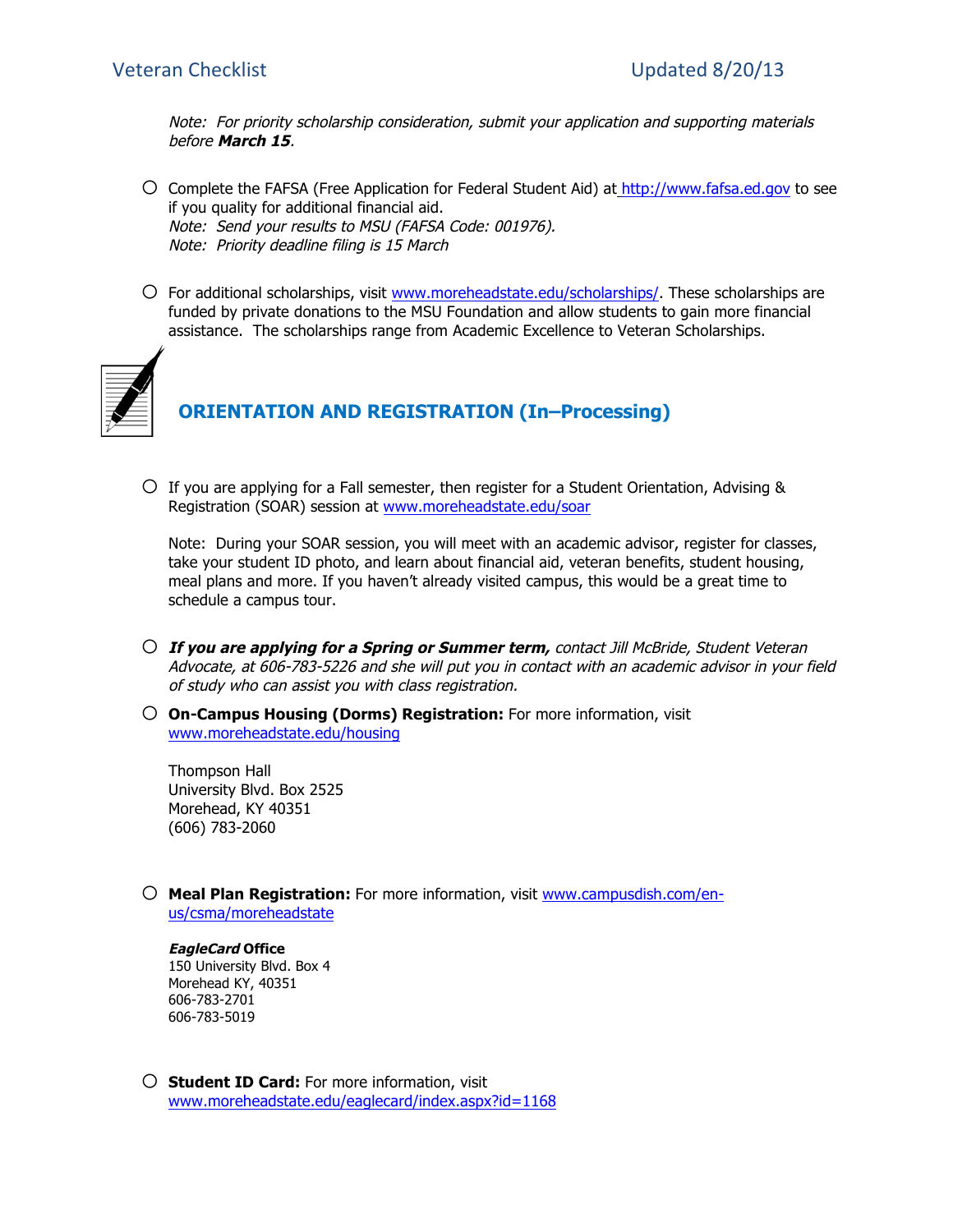#### **EagleCard Office**

150 University Blvd. Box 4 Morehead KY, 40351 606-783-2701 606-783-5019

o **Campus Parking Permit:** For more information, visit www.moreheadstate.edu/parking/#pemits

**MSU Police** 150 University Blvd Morehead, Ky 40351 (606) 783-2220

# **VA EDUCATIONAL BENEFITS APPLICATION & CERTIFICATION**

- 1) Contact the MSU VA Certifying Official, Joey Bryant, at (606) 783-2878 or vabenefits@moreheadstate.edu
- 2) Determine which benefit (chapter) you will be applying for:
	- CH 30: Active duty service members who have paid in \$1200 for the GI Bill
	- CH 1606: Reservists / Guard member
	- CH 1607 (REAP): Reservists / Guard members who served active duty on or after 9/11/01 for at least 90 consecutive days under a contingency operation.
	- CH 33 (Post 9/11): Individuals who served on active duty on or after 9/11/01 for at least 90 aggregate days of active duty and are still on active duty OR released from active duty for further service in a reserve component of the Armed Forces OR had this benefit transferred to you by an eligible service member or veteran
	- CH 31: Eligible for the Montgomery GI Bill and have at least a 10% disability.<br>• CH 35 (DEA): Dependents of a 100% permanently and totally service-connect
	- CH 35 (DEA): Dependents of a 100% permanently and totally service-connected disabled or deceased due to a service-connected disability.
	- Have you used these benefits before?
	- If no, proceed to Step 3. If yes, proceed to Step 7.
- 3) For **Chapters 30, 1606, 1607 and 33 and 35**, you can complete the application for the benefit at: http://vabenefits.vba.va.gov/vonapp/main.asp or www.gibill.va.gov.
	- Note: Don't forget to submit any documentation that is also required. Instructions are listed on the website.). For **chapters 1606 & 1607** make sure your unit includes you on the roster for State TA.
	- Note: For **Chapter 31** students, you need to contact 1-800-827-1000 to start the process. After you have been approved and have been assigned a VA Vocational Rehabilitation counselor, you will continue with step 3.
- 4) Have you submitted your application online? If yes, proceed to Step 5. If no, go back to Step 3. Chapter 31 students- have you been assigned a VA Vocational Rehabilitation counselor? If yes, proceed to Step 5. If no, go back to Step 3.
- 5) Meet with the MSU VA certifying Official located in the MSU Registrar's Office.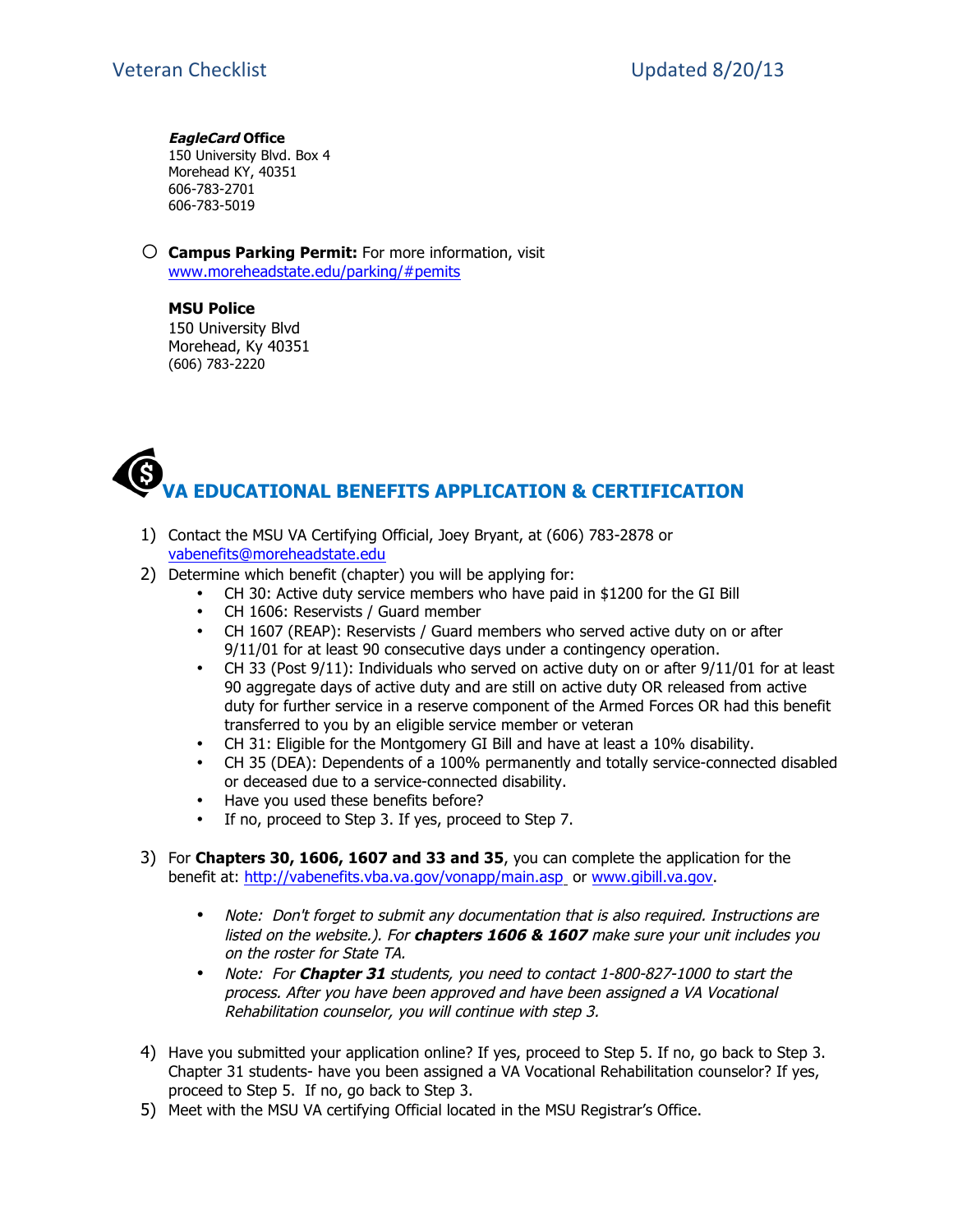- 6) **EVERY semester, after** you register for your classes, you must submit a Veterans Request for Certification to the MSU VA Certifying Official. This form is located on the Registrar's web page under forms.
- 7) If you are **transferring** your benefits from another school to MSU and:
- 8) If you are a Chapter 30, 33, 1606 or 1607 student, you must complete the 22-1995 and submit to the MSU VA Certifying Official in order to have your benefits transferred.
- 9) If you are a Chapter 35 student, you must complete the 22-5495 and submit to the MSU VA Certifying Official in order to have your benefits transferred.
- 10)If you are a Chapter 31 student, you must contact your previous VA Vocational Rehabilitation counselor before proceeding any further.
- 11) Chapter 35 must apply for the state tuition waiver at www.kentuckyva.com
- 12) All members of the Kentucky Army National Guard must contact the KYANRG On Campus Career Counselor prior to certifying educational benefits.

SFC Parton, 606-7822291/2050/5525 Johnnie.Parton@usarec.army.mil

### **FEDERAL TUITION ASSISTANCE APPLICATION PROCEDURES FOR MILITARY SERVICES**

**Army.** See GoArmyEd procedures below.

**Navy.** https://www.navycollege.navy.mil/ta\_info.aspx

**Coast Guard.** http://www.uscg.mil/hq/cgi/

#### **Marines.**

https://www.manpower.usmc.mil/portal/page/portal/M\_RA\_HOME/MF/D\_Personal%20and%20Profession al%20Development/B\_Education%20and%20Career%20Services

**Application.** https://www.navycollege.navy.mil/docs/TAAppPaperVers\_110207.doc

**Air Force.** https://www.my.af.mil/

**Military Spouse Career Advancement Accounts (MyCAA) Program. (All Services)**  https://aiportal.acc.af.mil/mycaa/default.aspx

# **KENTUCKY NATIONAL GUARD TUITION AWARD PROGRAM (STATE TUITION ASSISTANCE)**

Requests for **Fall** semester must be submitted through the Kentucky National Guard **prior to 1 April**

Requests for **Spring** semester must be submitted through the Kentucky National Guard **prior to 1 October**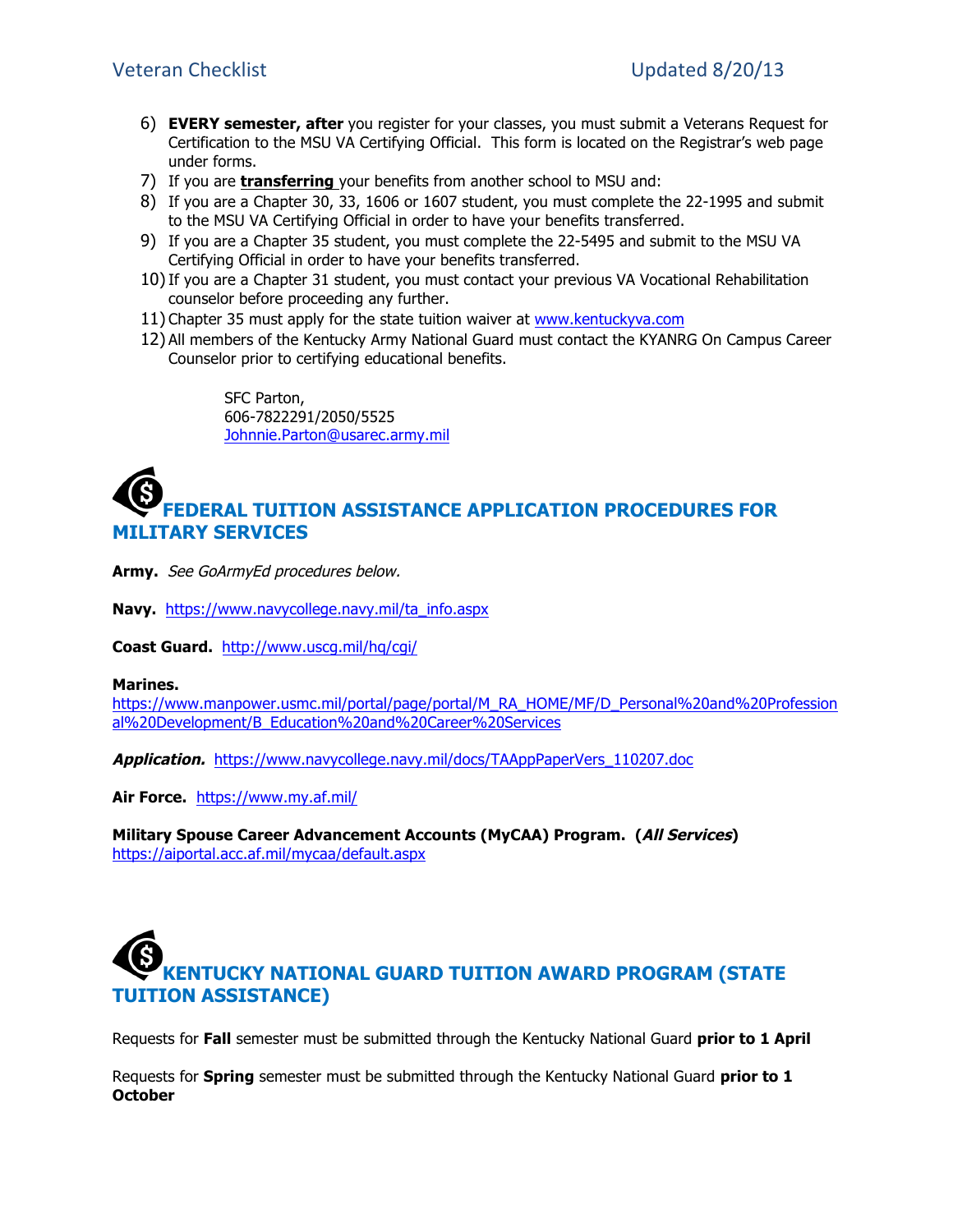**SFC Zach Young** zachary.s.young8.mil@mail.mil zachary.young@usarec.army.mil Cell: (606)253-9622

# **KENTUCKY DEPARTMENT OF VETERANS AFFAIRS TUITION WAIVER APPLICATION**

**Vincent Butler** 606.783.5209/2000 v.butler@moreheadstate.edu

# **GOARMYED FEDERAL TUITION ASSISTANCE APPLICATION (ACTIVE MEMBERS OF THE ARMY)**

#### **NEW USER**

- O Go to http://www.GoArmyEd.comand select "New User"
- $\circ$  Complete the required information for a base role GoArmyEd account, which results in the creation of your GoArmyEd user name and password. The base role access will allow you access to training, helpdesk, on-duty classes, and testing. To request TA-level access to register for college classes, the following steps must be completed:
- $\circ$  Log in to www.GoArmyEd.com using your user name and password
- $\bigcirc$  Select the "Request TA Access" Smart Link, where you will be presented with the following steps:
	- Verification of TA Eligibility
	- Review of Training
	- Submission of your Statement of Understanding (SOU)
	- Selection of home school and degree plan
- o Your Army Education Counselor/ESO will review your application and, pending approval, activate your GoArmyEd account. You will receive an email when your application has been approved and you have access to request TA.

#### **GoArmyEd Helpdesk:**

- CONUS toll-free: 1-800-817-9990
- OCONUS toll-free:
- Go to http://www.GoArmyEd.comand select the "Helpdesk" link
- Select the "View OCONUS Helpdesk Numbers" link

#### **Create Case from your GoArmyEd homepage:**

- **Log in to www. GoArmyEd.com**
- Select "Create a Helpdesk Case" and provide a description of your concern
- An email confirmation of your request and the resolution will be sent to your preferred email account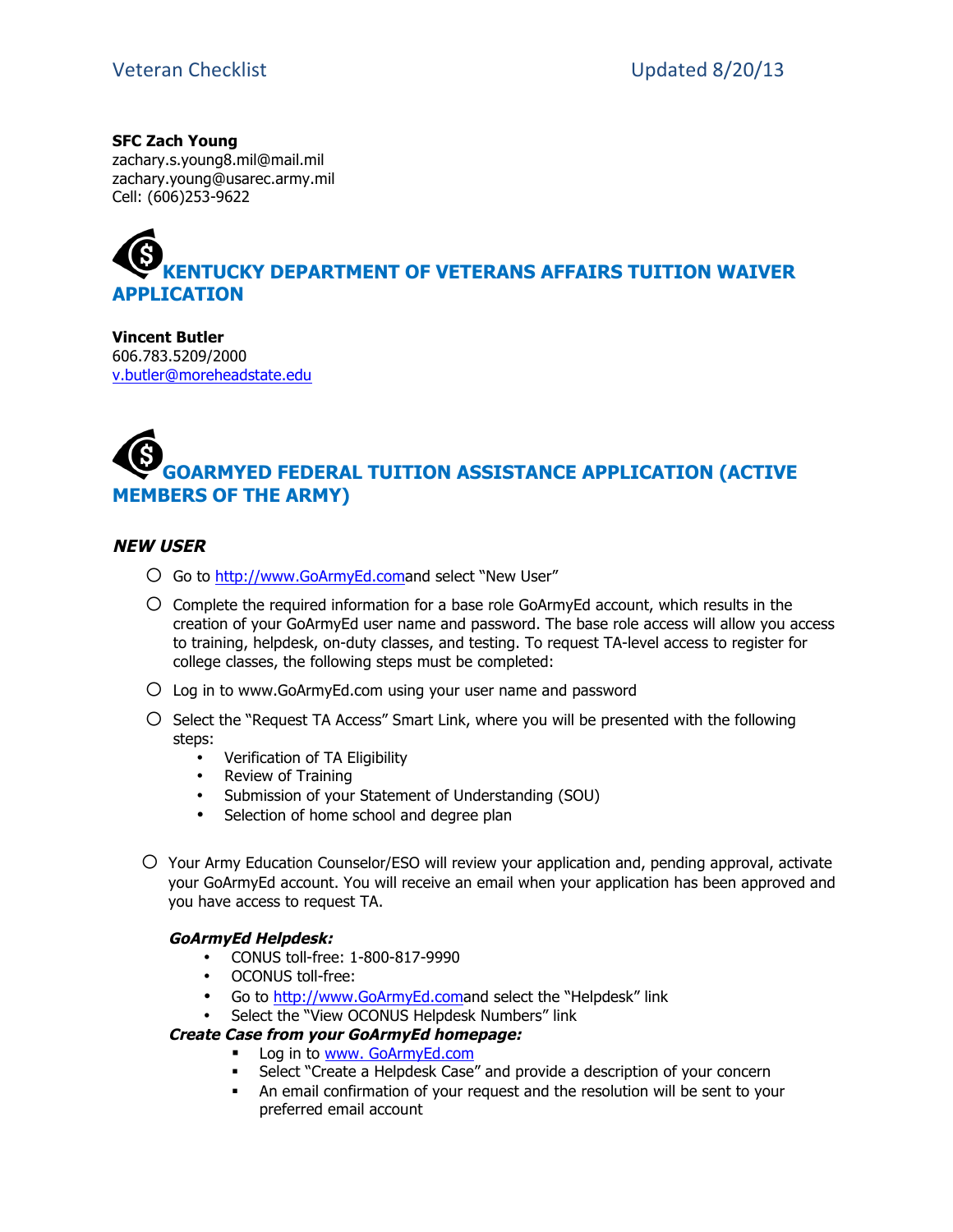#### **Contact an Army Education Counselor:**

- **Log in to http://www.GoArmyEd.com**
- **Select the "My Education Centers" Smart Link**
- o Contact the Veterans Resource / MSU Military Affairs, Max Ammons, at (606) 783-9267 or m.ammons@moreheadstate.edu if you need assistance using GoArmyEd.

#### **REQUEST TA & ENROLL IN CLASS**

- o Log in to www. GoArmyEd.com
- $\bigcirc$  Select the "Request TA" Smart Link
- $\circ$  Confirm your school is prepopulated, enter the class Subject, Catalog, and the Class Start Date and select "Next"
- $\bigcirc$  The TA Request displays. Complete each required field in the Class Information sections.
- $\circ$  Cost of tuition and fees must be attached to the TA Request in the Upload Cost and/or Course Information Enrollment Verification Information section to submit the form. That can be done in one of two ways: Upload the document that has been saved on a computer and attach, or upload the document in eFile first and select the transaction type Cost and/or Course Enrollment Verification, so it will appear when you select the "Search eFile" button to attach to the TA Request. (See "How to use e-File")
	- Note: Valid cost verification may include one or more of the following: statement of tuition of fees from school's catalog or Website; screenshot from an online account with the school; an itemized receipt or current invoice from the school.
- o Complete each required field in the Class Cost section and select "Calculate Cost" so you can see the final Army and Soldier costs.
- $\bigcirc$  Review your TA Request for accuracy and then select "Submit."
- $\circ$  When the TA Request is approved by the Army, you will receive a confirmation email.
- $\circ$  You must print and submit a copy of the approved TA Request to MSU (Sarah Whitt, Accounting and Financial Services, 783-5215) once registered for classes.
	- Note: If TA does not cover the entire cost of the class, you are responsible for the remainder, which will be billed directly by the school.

#### **DROP A CLASS**

Soldiers MUST drop ALL classes through GoArmyEd before the class end date (Eastern Time).

- $\bigcirc$  Log in to www.GoArmyEd.com and select the "Withdrawal from a Class" Smart Link
- $\bigcirc$  Select a checkbox to choose the class
- O Select "Drop Selected Class"
- $\overline{O}$  View Confirmation page and choose the appropriate withdrawal reason using the drop-down options of "Withdrawal – Military Reasons (WM)" or "Withdrawal –Personal Reasons"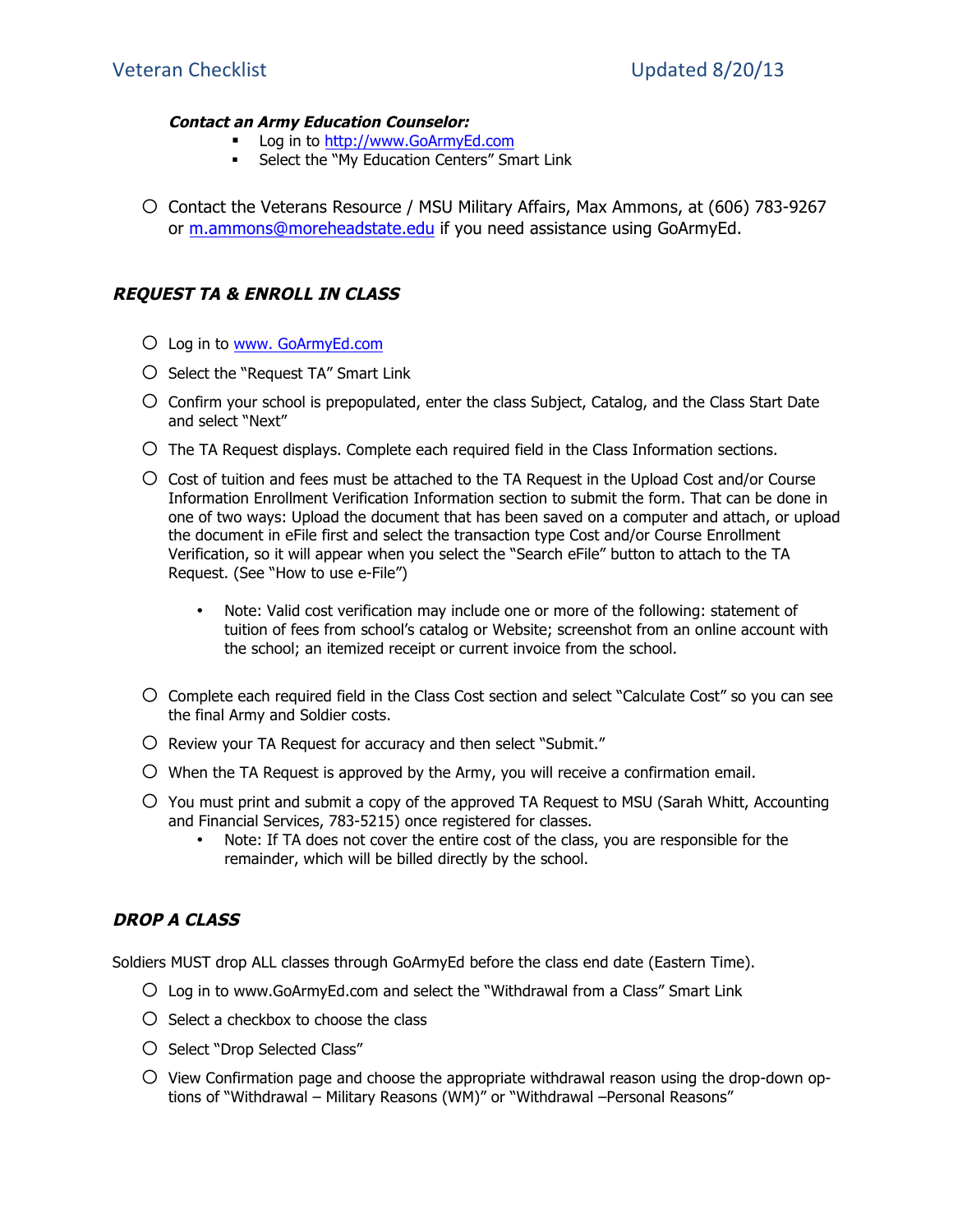- Personal Drops Soldiers MUST repay the TA amount
- Military Drops (includes emergencies)– Soldiers MUST have the WM approved by the Army within 60 days of the initiation of the withdrawal to prevent recoupment:
	- Complete the Request for TA Recoupment Waiver Withdrawal for (WM) Military Reasons Form
	- Upload the signed waiver from the Battalion Commander or first LTC in chain of command, or if in the Reserve Component, by the Unit Commander for the class
- o Select the "Finish Dropping" button



### **PRIORITY COURSE REGISTRATION**

- $\circ$  During advanced registration you will be eligible for priority registration this means you will be able to register on the 2 days prior to everyone else. If you don't register on either of those 2 days, you will be forced to get back in line after Grad. Students, seniors, juniors, etc.
- $\circ$  If applicable (receiving VA Benefits), meet with your academic advisor and inform them that you receive V.A. education benefits. Let your advisor know that all courses you register for must be required for your program.
- $\bigcirc$  Make sure you clear all holds(money you owe to the school or academic holds your advisor may have)
- $\circ$  If applicable (receiving VA Benefits) proceed to Step 5 in Veterans Benefits Application & Certification
- $\circ$  You will now be able to register for your classes. The V.A. certifying Official will be in the VRC to assist with the registration process.



### **TRANSCRIPT TRANSFER AND SUBMITTING MILITARY TRAINING/EXPERIENCE FOR ACADEMIC CREDIT**

- $\circ$  Transcripts from other postsecondary colleges or universities must be submitted to the University before enrollment. (See step 4 under enrollment application.)
- $O$  Military transcript can be ordered at https://jst.doded.mil
- $\circ$  Once the transcript is received by the Registrar's Office it will be evaluated and any applicable credit will be awarded.
- $\circ$  At a minimum you can expect 2 credits for Basic Training and 2 credits for AIT will be awarded from your DD-214 for general elective credit.